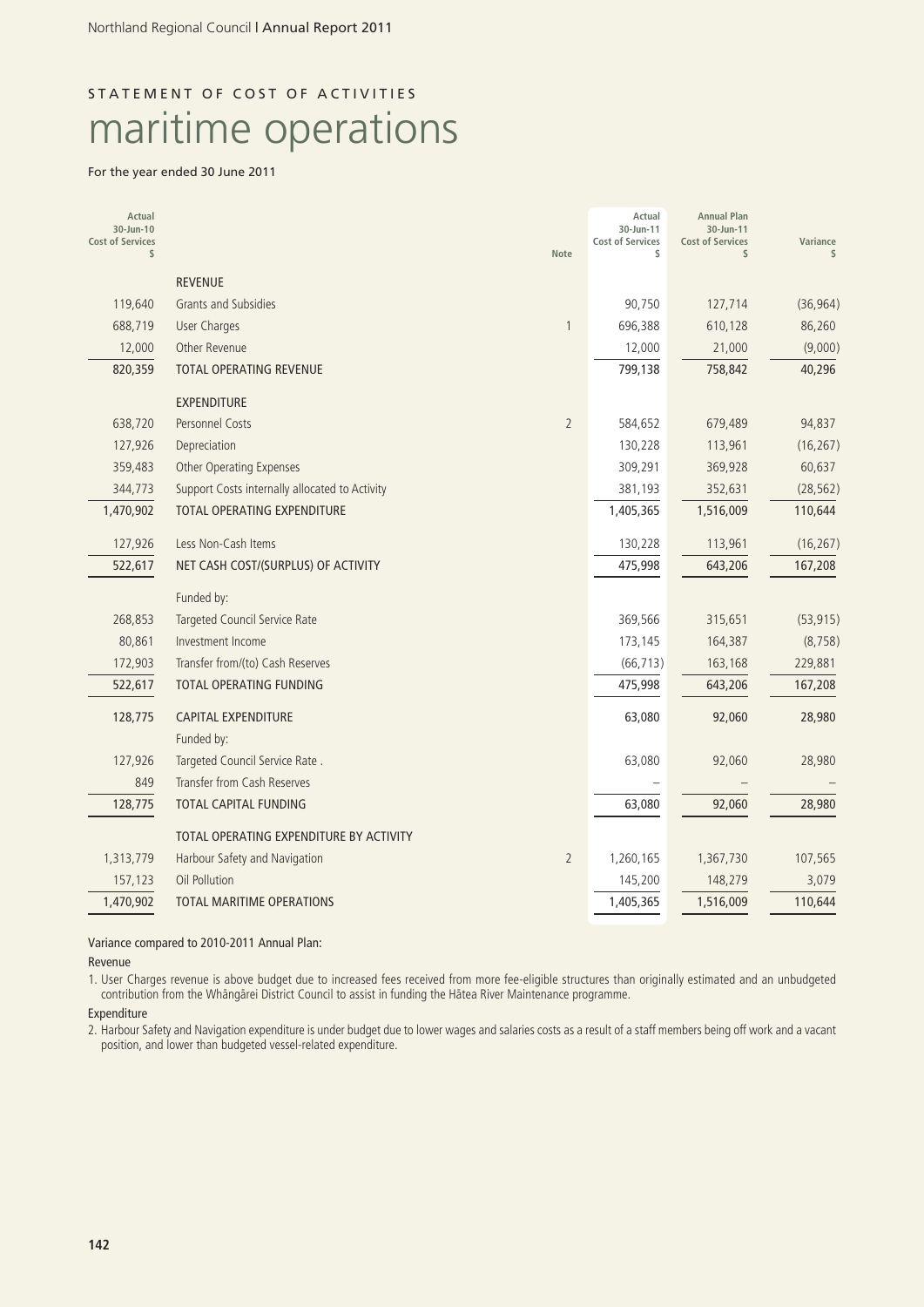# L E V E L S O F S E R V I C E maritime operations

The Maritime Operations Group of Activities includes:

- Harbour safety and navigation
- Oil pollution response

### Why we do these activities

Harbour safety and navigation activities provide for the movement of commercial and recreational vessels, and promote and regulate safe boating and shipping practices to minimise boating and shipping accidents. The oil pollution response activity is to avoid or mitigate the effects of oil spills on Northland's marine environment. The council monitors high risk areas and maintains contingency plans, equipment and trained staff to respond when necessary.

## Contribution to community outcomes

### Northland residents are safe and healthy by:

- Promotion of safety on the water via maritime safety education and advice, patrols and enforcement of safety regulations, provision of aids to navigation.
- Developing Harbour Safety Management Plans.

### Northland's infrastructure is developed in a sustainable way by:

• Provision of aids to navigation and pilotage services increasing safety for boats and people aboard.

### Northland's natural environment is sustainably managed by:

- Minimising the adverse effects of marine oil spills on the environment.
- Assisting with the response to water-based biosecurity incursions.

#### Northland is prosperous by:

• Providing increased tourism opportunities through the pilotage of cruise ships to the Bay of Islands and navigation safety advice for other Northland destinations.

#### Northland retains and enhances its regional identity by:

• Contributing to Northland being seen as a place to safely enjoy coastal, boating and tourist activities.

#### Northland residents have access to recreational and leisure opportunities by:

- Promoting awareness and good practice for sustainable marine-based recreation and leisure activities.
- Providing navigation aids to facilitate access to the marine environment for the purposes of recreation.

## What we did

A hydrographic survey of the Whängärei Harbour was completed in May 2011, surveying all the main channels including the Hätea River to the Town Basin. The survey showed that there had been some shallowing in parts of the upper harbour. Dredging of the Hätea River is to be arranged to maintain the one metre below chart datum channel depth. This project is a partnership between the



regional council, Whängärei District Council, and the Whängärei Marina Trust, with input from some other stakeholders. The Hätea River Working Group is managing the project.

Equipment in Northland's 15 main harbours, including bouys and beacons, is maintained on a six-year maintenance schedule. The Northern Kaipara, currently home to several dozen navigation aids had general maintenance undertaken in March 2011. The work included the installation of several new buoys especially designed for strong current areas, as well as a new five mile LED light at Poutö Point and investigation of an uncharted rock in the Hargreaves Basin. The capital expenditure budget was \$60,500 and we spent \$33,156; the operational budget for harbour maintenance was \$75,409 and we spent \$53,739.

Northland Regional Council staff attended the Hutchwilco Boat Show in Auckland in May at a joint stand with Auckland, Bay of Plenty and Waikato regional councils to promote navigational safety messages within our region

Following a number of tsunami, a tsunami system for communication and action with key players was developed and tested at the main port for safety of shipping.

The Maritime staff have been working on encouraging superyachts to Northland by developing industry contacts. Three superyachts visited the Bay of Islands last year and one is now based in Whängärei.

A joint equipment deployment exercise was undertaken at Northport for the oil spill response team and port responders. Large skimmers, portable booms and the spill recovery vessel were part of the exercise. A total of 23 reported marine oil spills were responded to during the 12 months to 30 June 2011 (compared to 34 reported spills in the previous year).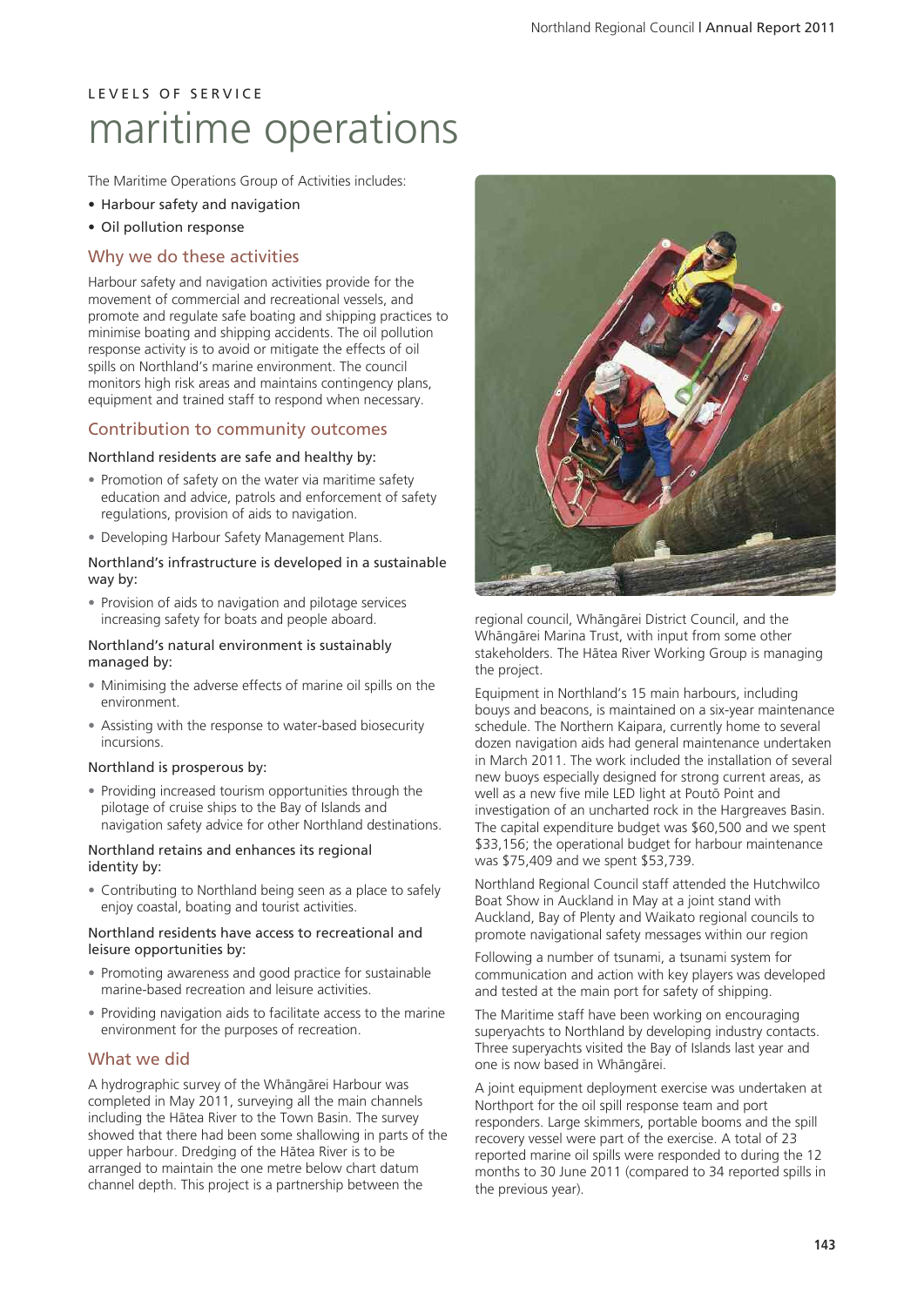# LEVELS OF SERVICE maritime operations

## Activity 11.1 Oil Pollution Response

Objective: To minimise the risk and adverse effects of marine oil spills on the Northland environment.

### 2010-2012 Performance Measures and Targets

| 11.1.1 Maintain and implement the Marine Oil Spill Contingency Plan.                                                                                                                  |                                                                                                                                                                                                                                                                                                                                                                                                                         |  |  |
|---------------------------------------------------------------------------------------------------------------------------------------------------------------------------------------|-------------------------------------------------------------------------------------------------------------------------------------------------------------------------------------------------------------------------------------------------------------------------------------------------------------------------------------------------------------------------------------------------------------------------|--|--|
| Performance Measures and Targets                                                                                                                                                      | Actual Service Performance to 30 June 2011                                                                                                                                                                                                                                                                                                                                                                              |  |  |
| a. Maintain an up-to-date Marine Oil Spill<br>Contingency Plan.<br>• Plan updated every 12 months.                                                                                    | Achieved (2010: Achieved).<br>The annual and statutory three-yearly comprehensive review<br>and updating of the plan was approved by Maritime New<br>Zealand on 11 November 2010                                                                                                                                                                                                                                        |  |  |
| b. Ensure appropriate equipment is available to<br>respond to oil spills in accordance with the plan.<br>• Provide quarterly equipment maintenance reports<br>to Maritime New Zealand | Achieved (2010: Achieved).<br>Maritime New Zealand-owned equipment is stockpiled at<br>Marsden Point, Robert Street, Whāngārei and Ōpua in the<br>event that it is required for deployment. All quarterly<br>maintenance was completed on schedule and returns sent to<br>Maritime New Zealand. The maintenance ensured that the<br>equipment was fit for purpose if required.                                          |  |  |
| c. Conduct oil spill response exercises.<br>• Exercises undertaken as detailed in the marine oil<br>spill preparedness and response activities budget<br>proposal.                    | Achieved (2010: Achieved).<br>Two equipment deployment exercises for specialised oil<br>skimming and recovery equipment were completed in<br>February and April as part of an ongoing equipment<br>familiarisation programme for response personnel.<br>After an extensive desk-top exercise last year, this year's<br>scheduled desk-top exercise was deferred to next year, with<br>approval of Maritime New Zealand. |  |  |

| 11.1.2 Respond to marine oil spills in the Northland region.                                                                                                                                              |                                                                                                                                                                                                                                                                     |  |  |
|-----------------------------------------------------------------------------------------------------------------------------------------------------------------------------------------------------------|---------------------------------------------------------------------------------------------------------------------------------------------------------------------------------------------------------------------------------------------------------------------|--|--|
| Performance Measures and Targets                                                                                                                                                                          | Actual Service Performance to 30 June 2011                                                                                                                                                                                                                          |  |  |
| a. Maintain a team of trained oil spill responders.<br>• Maritime NZ training is carried out on an ongoing<br>as required basis cycle and a 24/7 roster is<br>maintained.                                 | Achieved (2010: Achieved).<br>Response personnel have received scheduled training on<br>Maritime New Zealand courses. Maritime response roster<br>supported by the regional on-scene commander roster, was in<br>place throughout the year providing 24/7 coverage. |  |  |
| b. Ensure that council-owned vehicles, vessels and<br>equipment are made available to support an oil<br>spill response.<br>• File a Maritime NZ return for equipment<br>maintenance on a quarterly basis. | Achieved (2010: Achieved).<br>Maintenance carried out and returns sent to Maritime New<br>Zealand as required by agreement.                                                                                                                                         |  |  |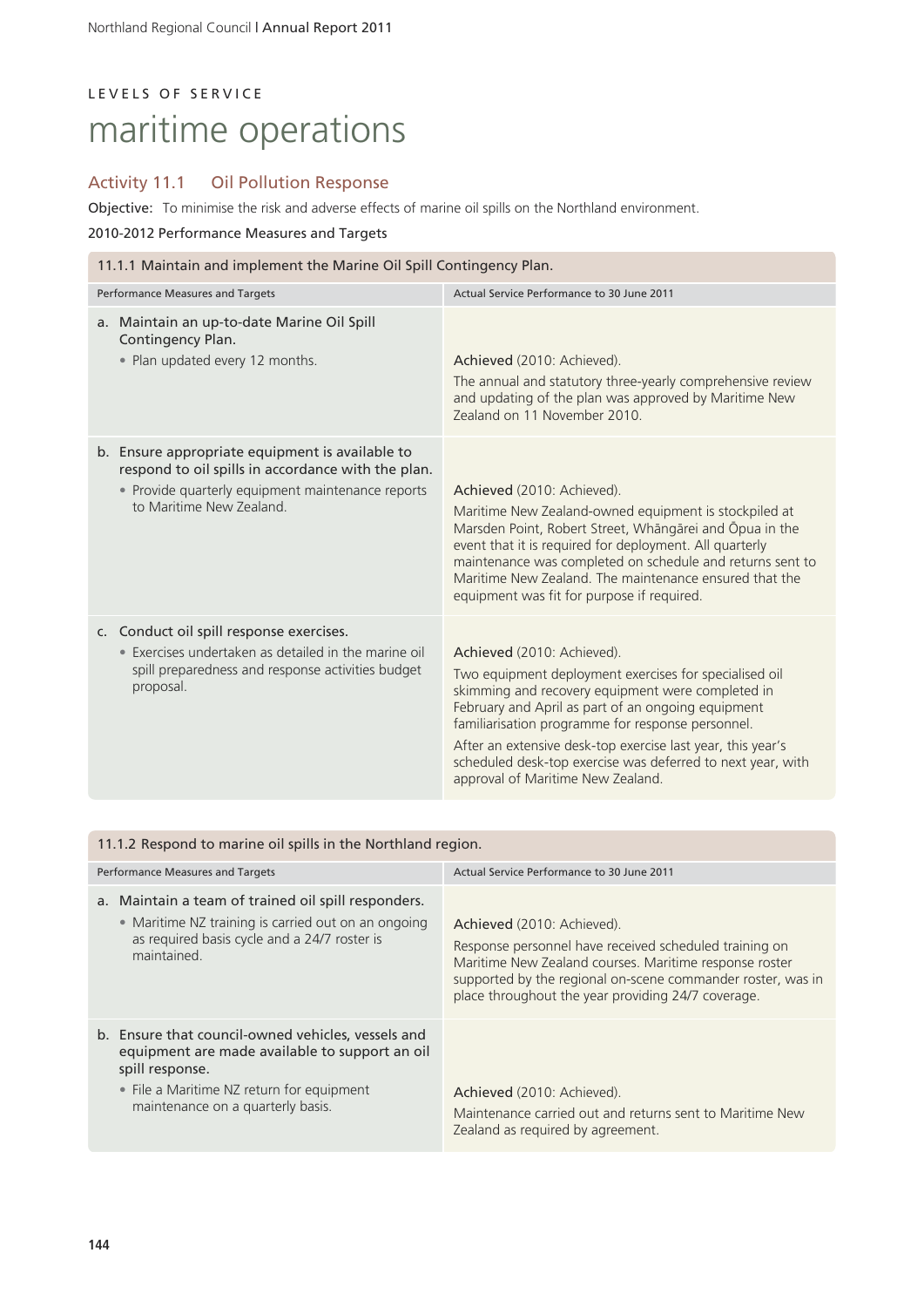## Activity 11.1 Oil Pollution Response continued

| 11.1.2 Respond to marine oil spills in the Northland region.                                                                                                                             |                                                                                                                                                                                                                                                                                              |  |  |
|------------------------------------------------------------------------------------------------------------------------------------------------------------------------------------------|----------------------------------------------------------------------------------------------------------------------------------------------------------------------------------------------------------------------------------------------------------------------------------------------|--|--|
| Performance Measures and Targets                                                                                                                                                         | Actual Service Performance to 30 June 2011                                                                                                                                                                                                                                                   |  |  |
| Develop and maintain current memoranda of<br>$\mathsf{C}$ .<br>understanding with response partners.<br>• Jointly assessed between partners on an annual<br>basis and reported annually. | Achieved (2010: Achieved).<br>Agreements were signed with all response partners.                                                                                                                                                                                                             |  |  |
| d. Monitor oil transfer sites for compliance with<br>oil spill prevention and response capability<br>requirements.<br>• Monitor and report compliance on an annual<br>basis.             | Not achieved (2010: Achieved).<br>All fixed transfer sites have been inspected and non-<br>compliance reports sent to owners where appropriate.<br>Tanker truck plans have not been audited due to other work<br>commitments taking priority. These audits will be conducted<br>in 2011-2012 |  |  |
| e. Record all marine oil spill response actions.<br>• Report monthly in the CEO's report to council.                                                                                     | Achieved (2010: Achieved, 34 oil spills).<br>All response actions recorded and reported to council monthly<br>in the CEO Report. There were 23 oil spills that required<br>attention and were cleaned up.                                                                                    |  |  |

## Significant positive and negative effects on wellbeing

The Oil Pollution Response activity may have the following impacts on wellbeing:

| Wellbeing     | Positive effects                                                                                            | Negative effects                                                                                                                                                                                  |
|---------------|-------------------------------------------------------------------------------------------------------------|---------------------------------------------------------------------------------------------------------------------------------------------------------------------------------------------------|
| Social        | Minimise risk to the community's safety and<br>health from oil pollution.                                   | Potential for temporary disruption of other<br>activities during clean up operations.                                                                                                             |
| Economic      | Response capability cleans up oil spills and<br>returns the affected area to normal as soon as<br>possible. | Recovery costs has an impact on the spiller.<br>Potential prosecution impacts. Potential for<br>localised temporary impact on businesses during<br>a spill clean up, e.g. a marina may be closed. |
| Environmental | Minimises the effect on the natural and<br>developed environments, including flora and<br>fauna.            | Response operations have potential for negative<br>effect on the environment. Analysis of response<br>techniques and desired outcomes minimises<br>this.                                          |
| Cultural      | Minimises the risk to identified sites of cultural<br>importance.                                           | There is potential for sites of cultural<br>significance to be damaged by response<br>operations. We work closely with our<br>stakeholders to minimise this.                                      |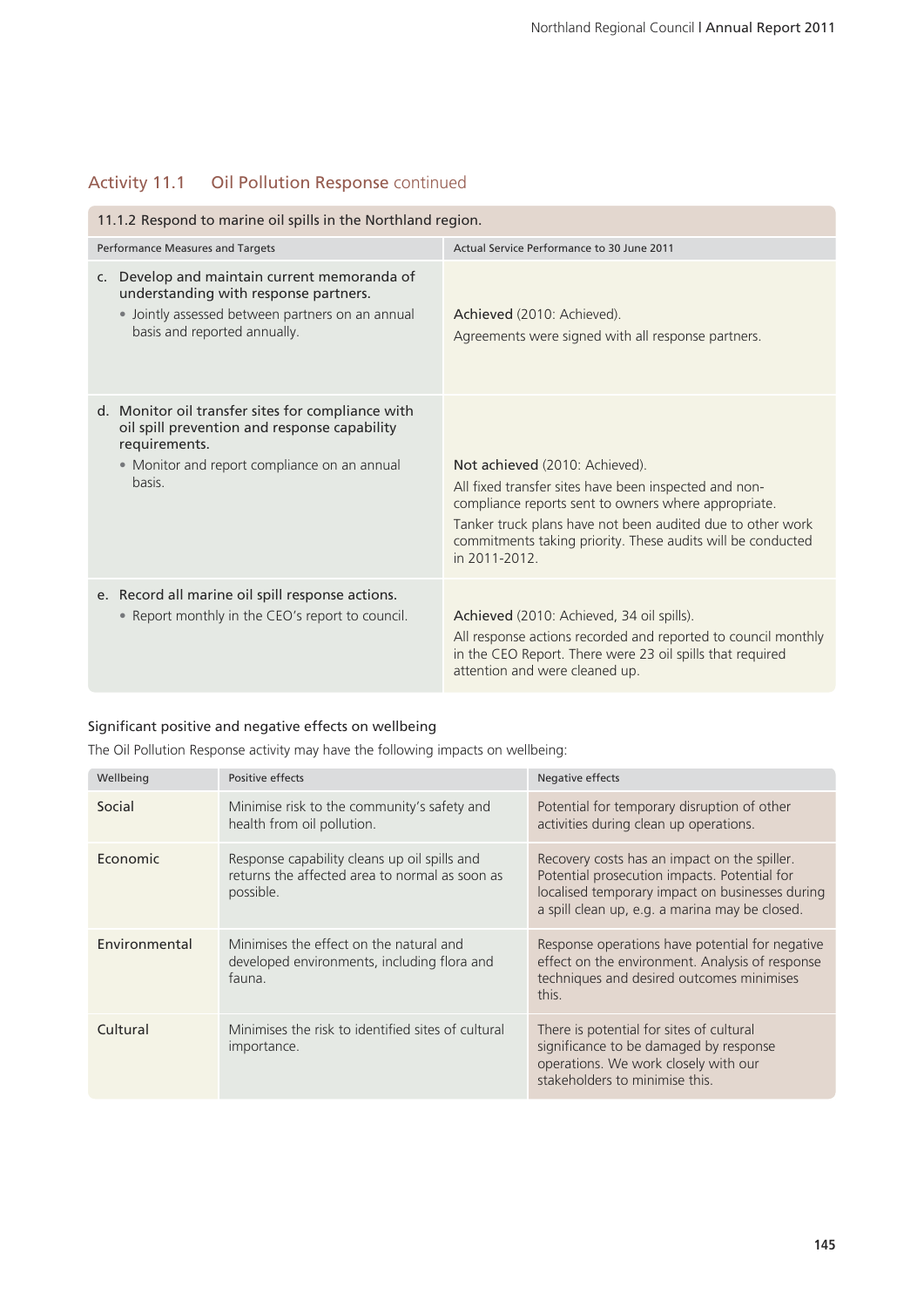# LEVELS OF SERVICE maritime operations

## Activity 11.2 Harbour Safety and Navigation

Objective: To provide services that promote safe navigation and use of Northland harbours and coastline.

### 2010-2012 Performance Measures and Targets

| 11. 2.1 Promote safe navigation on all Northland harbours and coastline.                                                                                                                                                                            |                                                                                                                                                                                                                                                                                                                                                                                                                                                                                                                                                                                                                                         |  |  |
|-----------------------------------------------------------------------------------------------------------------------------------------------------------------------------------------------------------------------------------------------------|-----------------------------------------------------------------------------------------------------------------------------------------------------------------------------------------------------------------------------------------------------------------------------------------------------------------------------------------------------------------------------------------------------------------------------------------------------------------------------------------------------------------------------------------------------------------------------------------------------------------------------------------|--|--|
| Performance Measures and Targets                                                                                                                                                                                                                    | Actual Service Performance to 30 June 2011                                                                                                                                                                                                                                                                                                                                                                                                                                                                                                                                                                                              |  |  |
| a. Update the risk assessment and safety<br>management systems for the Whāngārei and<br>Bay of Islands harbours.<br>• Annually reviewed and reported monthly in the<br>CEO's report to council.                                                     | Achieved (2010: Achieved).<br>Whāngārei and Bay of Islands risk assessments and safety<br>management systems are continually reviewed.<br>Both systems were audited and accepted by Maritime New<br>Zealand on 4 November 2010.<br>Annual review by stakeholders, following the Maritime New<br>Zealand audit, was held on 9 December 2010.                                                                                                                                                                                                                                                                                             |  |  |
| b. Assess whether the present harbour safety<br>management systems are adequate.<br>• Code application assessment annually reviewed<br>and amendments recorded in the safety<br>management system.                                                  | Achieved (2010: Achieved).<br>Formal Safety Management Systems for Whāngārei and Bay of<br>Islands regularly assessed for adequacy. Existing Code<br>Application Assessment reviewed on a continual basis and any<br>improvements recorded in the appropriate sections of the<br>safety management system.<br>No changes were required to the code this year.                                                                                                                                                                                                                                                                           |  |  |
| c. Develop harbour safety management plans for<br>harbours not covered by formal safety<br>management systems.<br>• Three harbour safety management plans per<br>annum by 30 June each year and reported<br>monthly in the CEO's report to council. | Not achieved (2010: Not achieved).<br>Harbour Safety Management Plans development commenced<br>but not completed due to competing tasks taking higher<br>priority, and reduced staffing due to recruitment delays.<br>Development planning work for Mangawhai is the priority. A<br>community meeting with key stakeholders was held on 10<br>March 2011 and a plan has been agreed but has yet to be<br>formalised. Consultation on the plan is scheduled for the<br>summer season of 2012 to coincide with the consultation on<br>the Navigation and Safety Bylaw with the harbour safety<br>management plan finalised in March 2012. |  |  |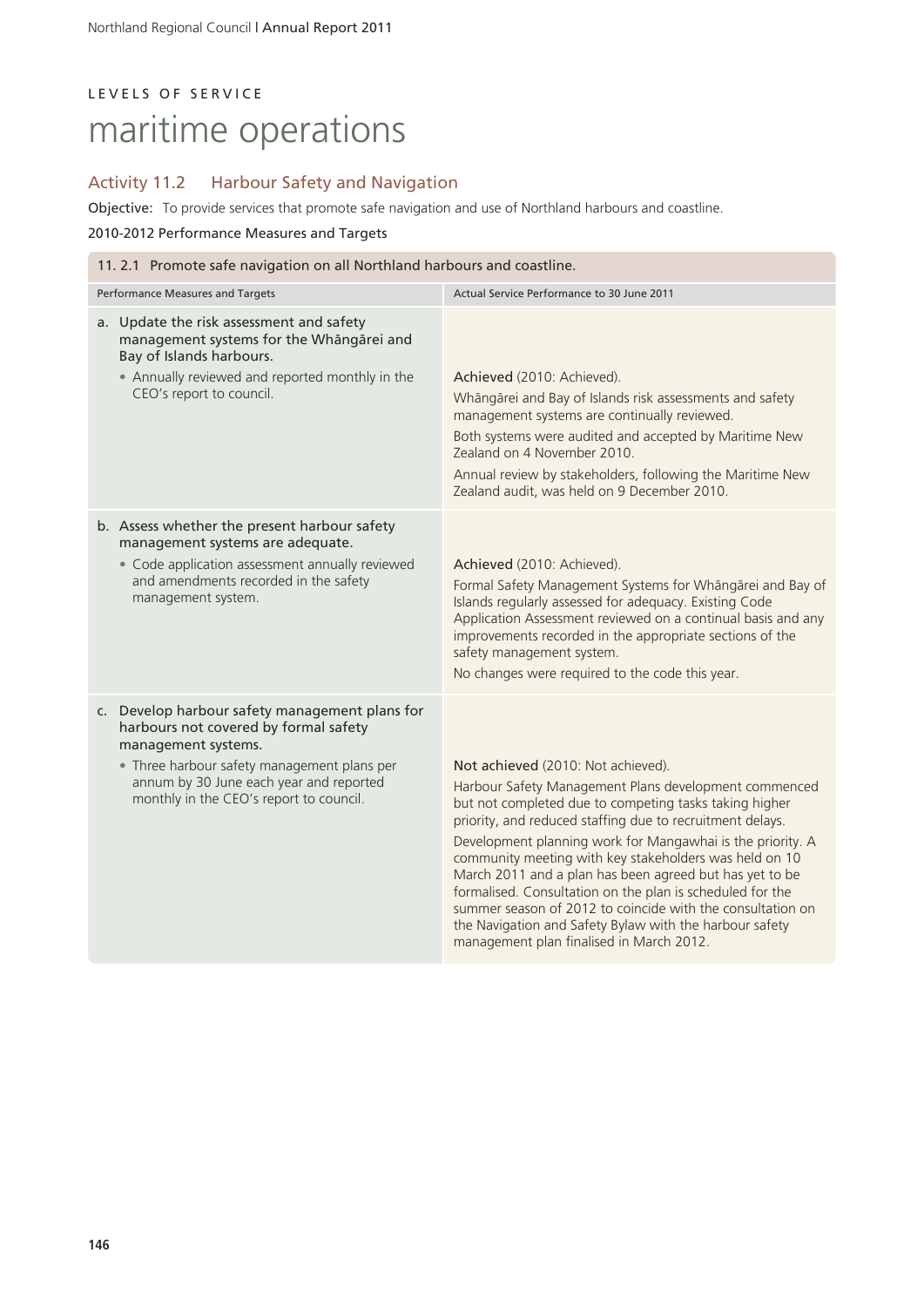# Activity 11.2 Harbour Safety and Navigation continued

| 11. 2.1 Promote safe navigation on all Northland harbours and coastline.                                                                                                                                                              |                                                                                                                                                                                                                                                                                                                                                                                                                                                                                                                                                                                                                           |  |  |
|---------------------------------------------------------------------------------------------------------------------------------------------------------------------------------------------------------------------------------------|---------------------------------------------------------------------------------------------------------------------------------------------------------------------------------------------------------------------------------------------------------------------------------------------------------------------------------------------------------------------------------------------------------------------------------------------------------------------------------------------------------------------------------------------------------------------------------------------------------------------------|--|--|
| Performance Measures and Targets                                                                                                                                                                                                      | Actual Service Performance to 30 June 2011                                                                                                                                                                                                                                                                                                                                                                                                                                                                                                                                                                                |  |  |
| d. Maintain a network of harbour wardens and<br>patrols to promote compliance with the<br>Navigation Safety Bylaw 2007.<br>• Incidents and investigations are reported monthly<br>in the CEO's report to council.                     | Achieved (2010: Achieved).<br>Warden network in place with a total of 20 wardens<br>distributed throughout Northland (two for summer season<br>only.) New wardens have been appointed for Whangaruru,<br>and Tutukākā Harbours, an additional warden for Mangawhai,<br>and a replacement warden for Whangaroa, in the last six<br>months<br>Incidents are reported monthly to the council. The wardens'<br>primary role is to educate and provide advice to members of<br>the public, and assist with incidents as required. There were<br>392 incidents reported for the year; compared to 322 for the<br>previous year. |  |  |
| e. Provide safety advice and pilotage for vessels<br>entering into the Bay of Islands.<br>• Advice provided and pilotage numbers reported<br>monthly in the CEO's report to council.                                                  | Achieved (2010: Achieved).<br>Bay of Islands pilotage completed for 2010-2011 season<br>included 36 bookings with three cancellations. An additional<br>three super-yacht pilotages were completed.<br>All pilotage movements were completed safely and reported<br>to council.                                                                                                                                                                                                                                                                                                                                           |  |  |
| f. Provide and maintain aids to navigation as<br>required for safe navigation on Northland<br>harbours.<br>• Six-year rolling maintenance programme is<br>undertaken and activity reported monthly in the<br>CEO's report to council. | Achieved (2010: Achieved).<br>Aids to navigation provided and maintained in accordance<br>with the six-year rolling maintenance plan.<br>Response to failures and maintenance activities reported to<br>council monthly.<br>Aids to navigation maintenance completed on Whāngārei<br>Harbour as per the six- year plan, including the re-building of<br>three beacons. Kaipara and Hokianga maintenance scheduled<br>for 2011-2012 are being completed early (by mid April 2011)<br>due to an extended cruise season in 2011-2012. Kaipara<br>maintenance includes the upgrade to a new design buoy for<br>high currents. |  |  |
| g. Provide a 24/7 maritime navigation and safety<br>incident reporting and response system.<br>• Incidents and investigations reported monthly in<br>the CEO's report to council.                                                     | Achieved (2010: Achieved).<br>Incident reporting to council completed monthly.                                                                                                                                                                                                                                                                                                                                                                                                                                                                                                                                            |  |  |